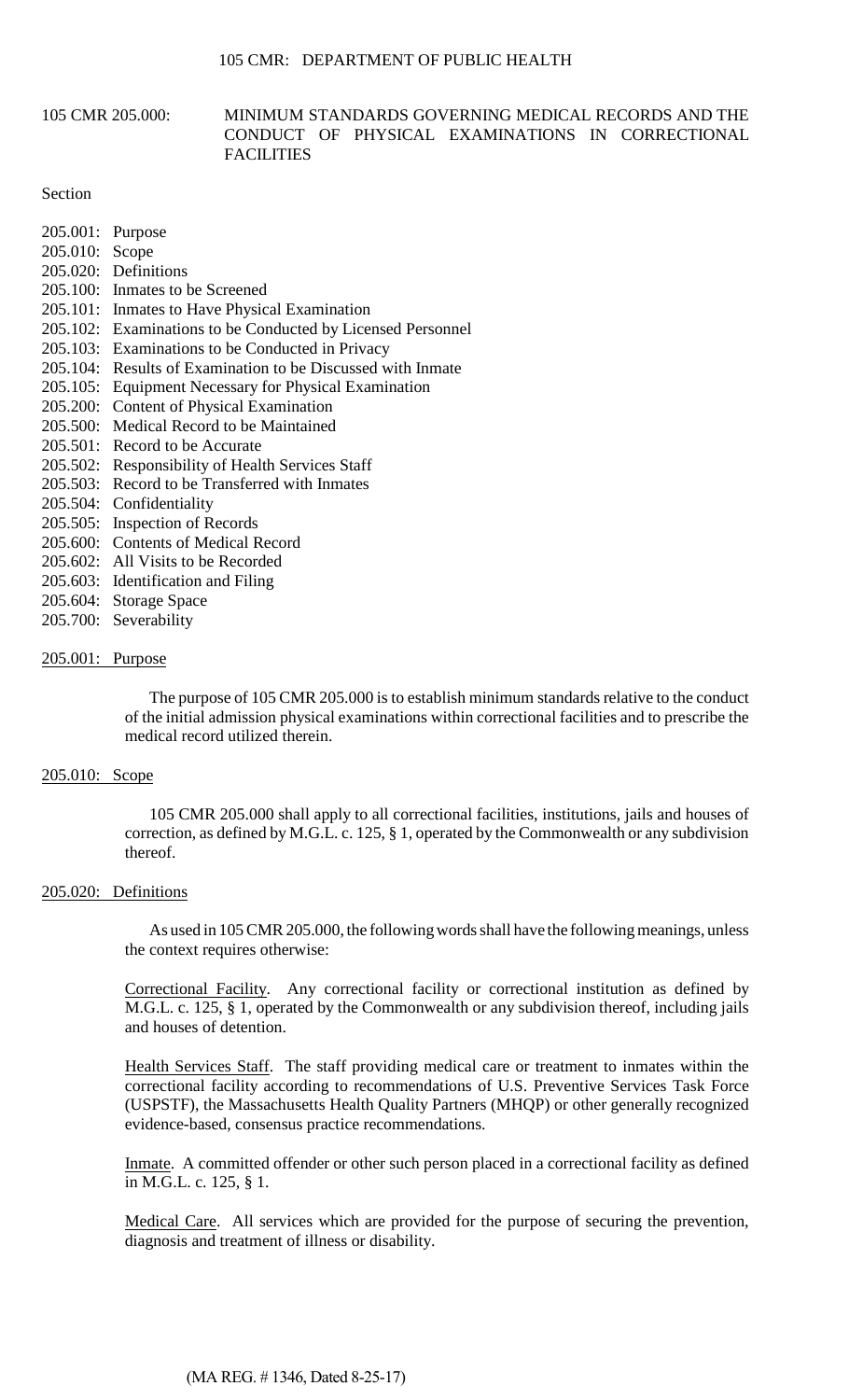#### 205.100: Inmates to be Screened

Immediately upon admission to the correctional facility, and prior to being placed in the general inmate population, all inmates shall receive an admission health screening conducted by persons trained in the completion of such a screening. The results of such screening shall be recorded in accordance with 105 CMR 205.600. Whenever possible such person shall be a member of the health services staff.

### 205.101: Inmates to Have Physical Examination

Each inmate committed to a correctional facility for a term of 30 days or more shall receive a physical examination no later than 14 days after admission to said facility. However, an inmate entering a correctional facility who is accompanied by a medical record containing a record of a complete physical examination conducted less than 90 days prior to his or her admission need not be given a complete physical examination. Each such inmate not receiving a complete physical examination shall, however, be seen by a physician, or a physician's assistant or nurse practitioner under the supervision of a physician who shall:

(A) Review the inmate's medical record;

(B) Examine the inmate for any signs of trauma or disease which may have been incurred by the inmate after his most recent physical examination;

- (C) Conduct any examinations and tests which are medically indicated;
- (D) Review the findings and any required follow-up services with the inmate.

### 205.102: Examinations to be Conducted by Licensed Personnel

All physical examinations shall be conducted by a physician licensed to practice medicine in the Commonwealth of Massachusetts or by a properly licensed nurse practitioner or physician assistant under the supervision of said physician.

### 205.103: Examinations to be Conducted in Privacy

 Inmates shall be examined in a room which provides for privacy and dignity to the inmate and examiner. When necessary for security reasons, a correctional officer may be present.

 controls such as elbow, knee or foot controls. If, in an existing facility, the required handwash (A) In existing facilities, physical examinations shall be conducted in a room used solely for the purpose of providing medical care. This examination room shall contain a handwash sink with hot and cold running water. The handwash sink shall be equipped with nonhand operated sink cannot be located in the examination room because of preexisting structural obstructions, the sink shall be located in close proximity to the examination room.

 handwash sink with hot and cold running water. The handwash sink shall be equipped with (B) In new or renovated facilities, physical examinations shall be conducted in a room used solely for the purpose of providing medical care. This examination room shall contain a nonhand operated controls such as elbow, knee or foot controls.

#### 205.104: Results of Examination to be Discussed with Inmate

 a qualified health services staff shall discuss with the inmate the results of said examination, its Upon completion of the physical examination and all required and ordered laboratory tests implication, and suggestions for further diagnosis and/or treatment.

#### 205.105: Equipment Necessary for Physical Examination

The physical examination required by 105 CMR 205.000 shall be conducted with all appropriate and standard equipment necessary to conduct the examination in its entirety, including an examining table with a disposable covering which shall be replaced after each use, and consistent with standards in 105 CMR 140.210 through 105 CMR 140.211.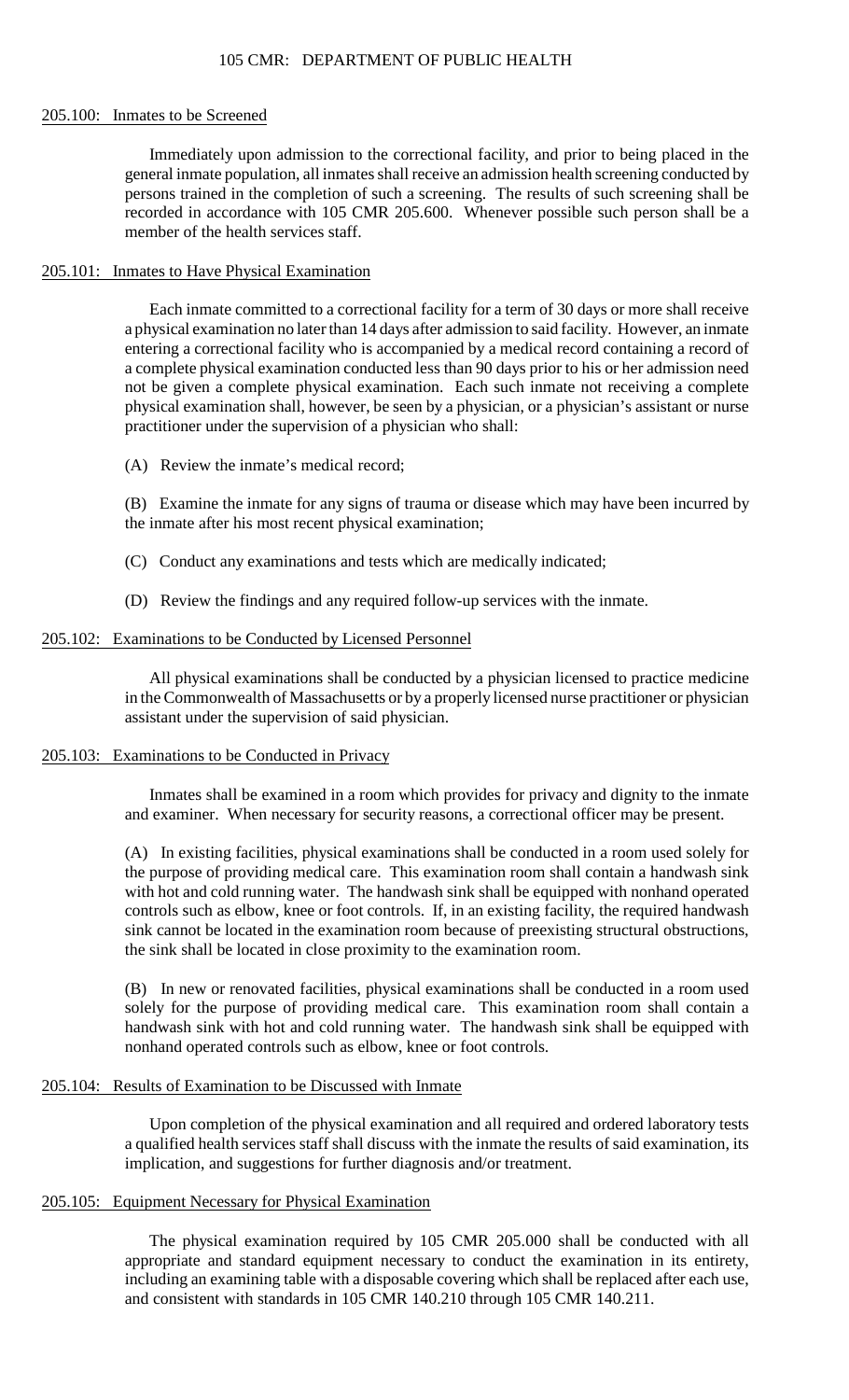### 205.200: Content of Physical Examination

- (A) The physical examination shall include inquiry concerning:
	- (1) signs and symptoms of disease or injury;
	- (2) chronic health problems;
	- (3) use of prescribed or non-prescribed medicines or drugs, including alcohol;
	- (4) allergies;
	- (5) prior significant illness and hospitalization;
	- (6) family history; and
	- (7) immunization status.
- (B) The physical examination shall also include observation concerning:
	- (1) Behavior, which includes state of consciousness, with screening for mental status and active mental health issues, as well as appearance, conduct, tremor and sweating;
	- (2) Signs of trauma and communicable disease;
	- (3) Dental decay, filled and missing teeth.

 mental health screening tool, such as the U.S. Substance Abuse and Mental Health Services (C) The physical inspection and examination shall be consistent with community standards, with targeted attention to risk factors common among incarcerated individuals, and include prompts for reporting such risk factors, including administration of a substance use disorder and Administration Screening, Brief Intervention, and Referral to Treatment (SBIRT), as well as measurement of vital signs, height, weight and oxygen saturation.

 recognized evidence-based, consensus practice recommendations, and as medically appropriate (D) Diagnostic Tests. The following diagnostic tests shall be performed on each inmate consistent with the current recommendations of the USPSTF, MHQP or other generally in accordance with the provisions of 105 CMR 205.101:

(1) Complete blood count (CBC);

 (2) Purified protein derivative (PPD) skin test for tuberculosis infection by the Mantoux technique and/or chest film as appropriate;

 (3) Urine for the detection of glucose, ketones, protein and white blood cells. In males, if the results of the white blood cell test is positive, a test for Chlamydia trachomatis shall be conducted.

- (4) Female test for gonorrhea and Chlamydia trachomatis infection;
- (5) Female Papanicolaou smear of the uterine cervix;
- (6) Female pregnancy test;

 (7) Mammogram - for all females who have been committed for a term of at least 90 days consistent with current recommendations of the USPSTF;

(8) HIV counseling and voluntary HIV testing;

 according to risk assessment and age-based recommendations of the USPSTF and the (9) Counseling about hepatitis C and voluntary testing for hepatitis C virus infection Centers for Disease Control and Prevention;

(10) Other age and gender appropriate laboratory and imaging screening tests consistent with current recommendations of the USPSTF.

### 205.500: Medical Record to be Maintained

Each inmate shall have an individual medical record which shall be kept separate from any other administrative records.

### 205.501: Record to be Accurate

An accurate and complete medical record shall be maintained for each inmate from the time of admission to the time of discharge.

## 205.502: Responsibility of Health Services Staff

Orders for treatment and all reports shall be legibly entered into the medical record either in ink, type, or electronic digital media and signed by appropriate health services staff submitting such orders or reports.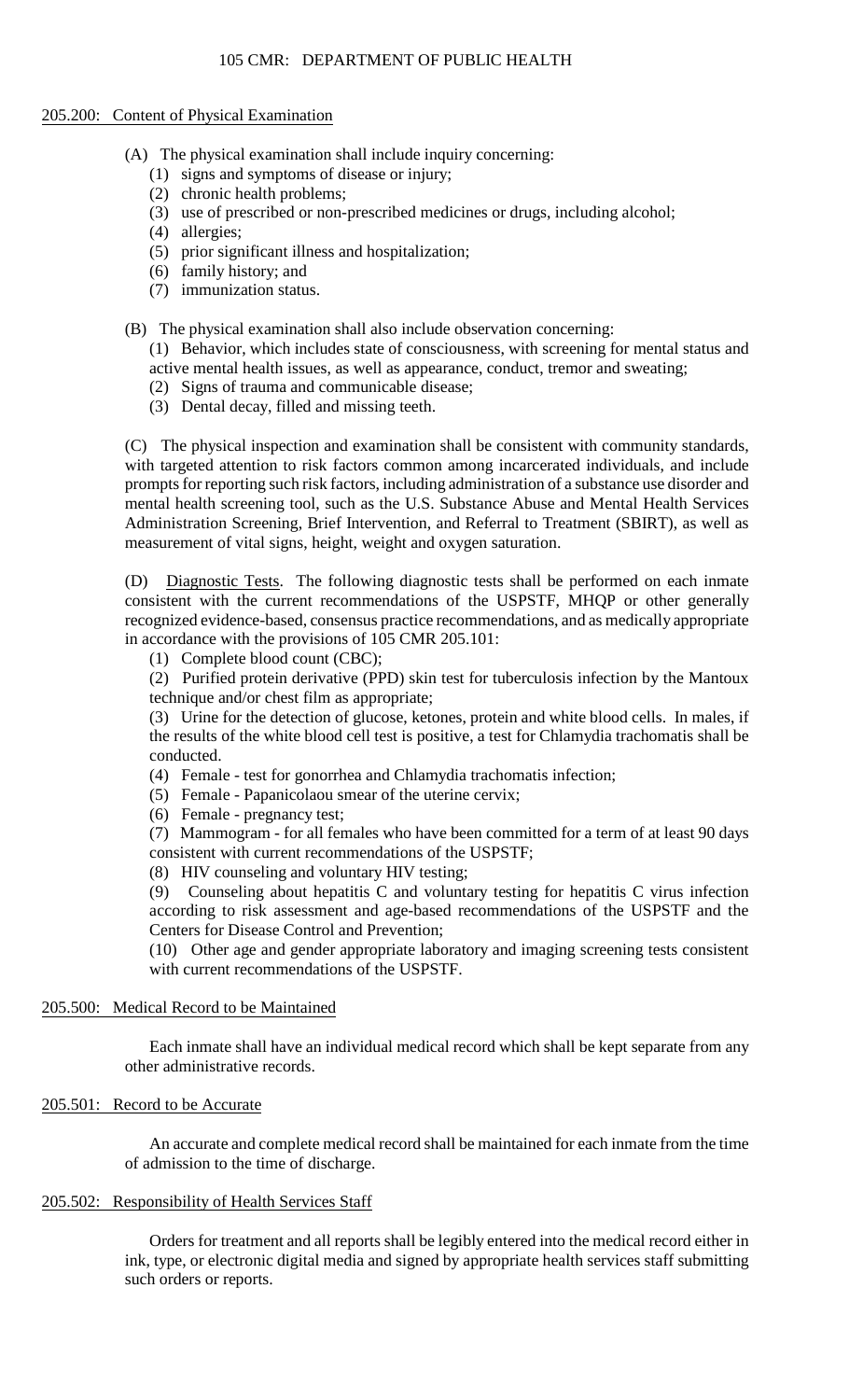#### 105 CMR: DEPARTMENT OF PUBLIC HEALTH

#### 205.503: Record to be Transferred with Inmates

At any time an inmate is transferred to another correctional or health care facility, a copy of the medical record or a summary sheet shall accompany the inmate. Any portion of the record, which is not reasonably completed at the time of the transfer, shall be completed and a copy delivered to such facility within 72 hours of said transfer.

The medical record or any portion thereof which accompanies the inmate shall be sealed and given into the custody of the transportation officer responsible for the transfer of the inmate and shall be delivered to the person responsible for the maintenance of the medical records at the receiving facility.

#### 205.504: Confidentiality

 The medical staff shall maintain and use medical records in a manner which ensures the record in order to provide medical services to the inmate or fulfill statutory obligations, and those confidentiality of the information contained therein. Only those persons who need access to the persons specifically authorized by the inmate to see the record, shall have access to the records and information in them. The Department of Public Health staff shall have access to the records and information in them for the purpose of determining compliance with 105 CMR 205.000 and shall maintain the confidentiality of records relating to individual inmates.

### 205.505: Inspection of Records

 her attorney or by any other person upon written authorization from the inmate. The inmate's Copies of such records shall be furnished within 72 hours of request. Fees for such copies shall Medical records may be inspected by, or furnished to, the inmate to whom they relate, his or signature on the written authorization shall be witnessed by a correctional facility's staff person. not exceed the fees required for copying public documents.

### 205.600: Contents of Medical Record

 Every medical record used in a correctional facility shall be maintained in accordance with the standards governing medical recordkeeping for clinics as set forth in 105 CMR 140.000: *Licensure of Clinics*.

#### 205.602: All Visits to be Recorded

All contacts for the purpose of receiving medical care that the inmate has with a health care staff person shall be recorded in the appropriate place in the medical record.

#### 205.603: Identification and Filing

 The correctional facility shall maintain a system of identification and filing to ensure rapid health, dental and substance use disorder may be filed separately on the premises, provided there access to each patient's medical record, regardless of the physical form or method of storage of records. Each patient shall have a single integrated record, except that records concerning mental is an effective cross-referencing system.

#### 205.604: Storage Space

 and inactive medical records. The records shall be maintained so as to be safe from fire and The correctional facility shall provide adequate equipment and space for the storage of active water damage and from unauthorized use. Medical records shall be retained for the time period set forth in M.G.L. c. 111, § 70.